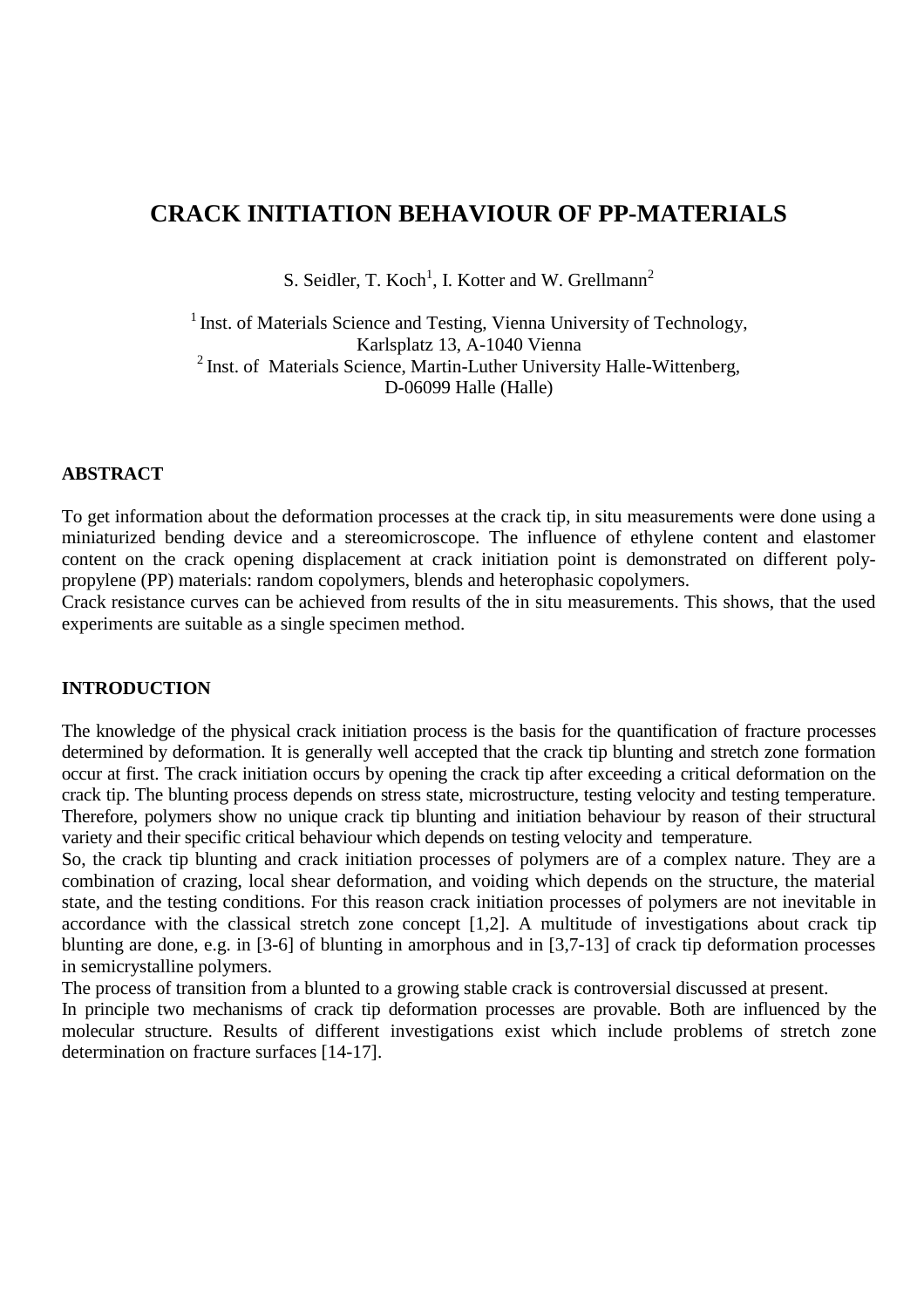## **EXPERIMENTAL**

#### *Materials*

Different polypropylene (PP) materials were investigated: homopolymers, polyethylene (PE)/PP random copolymers, heterophasic copolymers with different interparticle distances A, and PP/ethylene propylene rubber (EPR) blends with different EPR content (see Table 1). The average particle diameter of the elastomeric phase in the blends (about 2  $\mu$ m) and in the heterophasic copolymers (about 1,5  $\mu$ m) is comparable. Additionally the EPR phase of the heterophasic copolymers includes lamellas of crystalline PE [18, 19].

| name            | material               | description                    |
|-----------------|------------------------|--------------------------------|
| PP <sub>1</sub> | homopolymer            |                                |
| PP <sub>2</sub> | homopolymer            |                                |
| RaCo 1          | random copolymer       | 4 mol.-% ethylene              |
| RaCo 2          | random copolymer       | 8 mol.-% ethylene              |
| Blend 1         | PP/EPR                 | PP $1/EPR = 85/15$             |
| Blend 2         | PP/EPR                 | PP $1/EPR = 80/20$             |
| HeCo 1          | heterophasic copolymer | $A = 2.12 \mu m$ , matrix PP 2 |
| HeCo 2          | heterophasic copolymer | $A = 1.38 \mu m$ , matrix PP 2 |

## TABLE 1 INVESTIGATED PP MATERIALS

#### *In situ testing*

To observe the fracture processes a KAMMRATH & WEISS miniaturized bending device and a stereomicroscope were used. The bending device was modified to increase constraint. Video equipment consisting of CCD camera, monitor and recorder was connected to the stereomicroscope.

Specimens with a length of 35 mm, a width W of about 5 mm and a thickness B of 4 mm were cut from the centre of injection moulded specimens  $(80x10x4 mm<sup>3</sup>)$ . The specimens were notched with a razor blade. To prevent shear lips sidegroves (radius  $r = 0.1$  mm) were mill-cut. Measurements were done using a support span of 24 mm and a testing velocity of 1.5 mm/min, which is the maximum speed of the miniaturized bending device. Testing arrangement can be seen in Figure 1a. The crack front of the side groved specimens is nearly linear (Figures 2 a and b). This is a requirement if the method should be used as a single specimen method. There are necking effects in some materials.

The recorded videos of the crack tip deformation processes were analyzed afterwards. Figure 1b shows the determination of crack tip opening displacement (CTOD) and stable crack growth (∆a). J-integral values were determined from measured load-deflection curves (Eqn. 1) according to [20]:

$$
J = \eta_{el} \frac{A_{el}}{B(W - a)} + \eta_{pl} \frac{A_{pl}}{B(W - a)} \left\{ 1 - \frac{(0.75\eta_{el} - 1)\Delta a}{(W - a)} \right\}
$$
(1)

where  $A_{el}$  and  $A_{pl}$  are elastic and plastic part of generally deformation energy and  $\eta_{el}$  and  $\eta_{pl}$  are geometry functions.

The in situ investigation allows the separation of the crack tip blunting process and the crack growth process. Blunting line was fitted using linear equation (2). Crack growth curve was fitted with the help of a power law (3).

$$
J = c \Delta a \tag{2}
$$

$$
\mathbf{J} = \mathbf{C}_1 \left( \mathbf{C}_3 + \Delta \mathbf{a} \right)^{C_2} \tag{3}
$$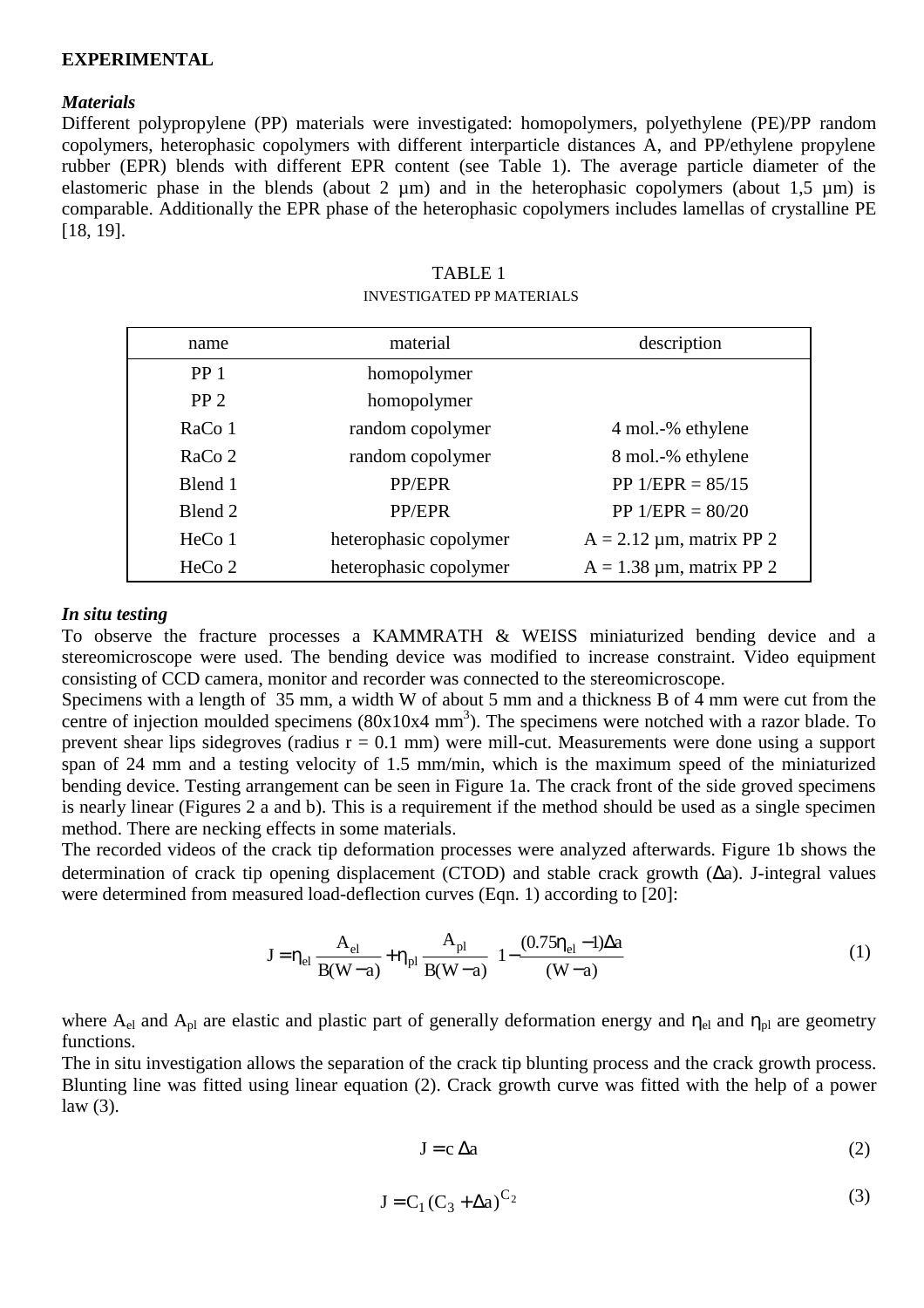The crack initiation point was determined visually during analyzing the video. The results, obtained in this way were compared with results from δ-∆a curves, where the intersection of blunting line and crack growth curve was defined as crack initiation point.



**Figure 1:** In situ testing: specimen dimensions and testing arrangement (a); Determination of crack opening displacement δ und crack growth ∆a from side view (b)



**Figure 2:** Fracture surfaces of PP-homopolymer (a) and heterophasic copolymer (b)

## *Polarization microscopy*

For the investigation of deformation behaviour and damage in the crack tip region sections of about 5 µm were microtomed from the tested specimens at - 100 °C using a MICROM microtome and a glassy knife. The investigated specimens were both fully unloaded and fixed in several bended states. The crack tip region of the latter ones was fixed with an embedding resin. After hardening of the resin they could be cut with the microtome. Microscopical observations were done at a ZEISS Axiolab Pol using crossed polars.

# *Scanning electron microscopy*

Besides light microscopy SEM investigations were done on fracture surfaces and cross sections of the crack tip region. For the investigations of fracture surfaces, loaded specimens were cooled to cryogenic temperatures and then broken or cut. Cutting of both fully unloaded and fixed specimens were done using the microtome. To prevent electrostatical effects a thin gold layer was sputtered on the specimen surface. The SEM was of PHILIPS XL 30 type.

# **RESULTS**

Typical results of the measurements are shown in Fig. 3. Received load-deflection curves were normalized to the effective area, which depends on the actual crack length. Analyzing the recorded video the crack initiation points were defined (see the arrows in Fig. 3). Crack initiation takes places below the maximum of the curves, but clearly above the linear region.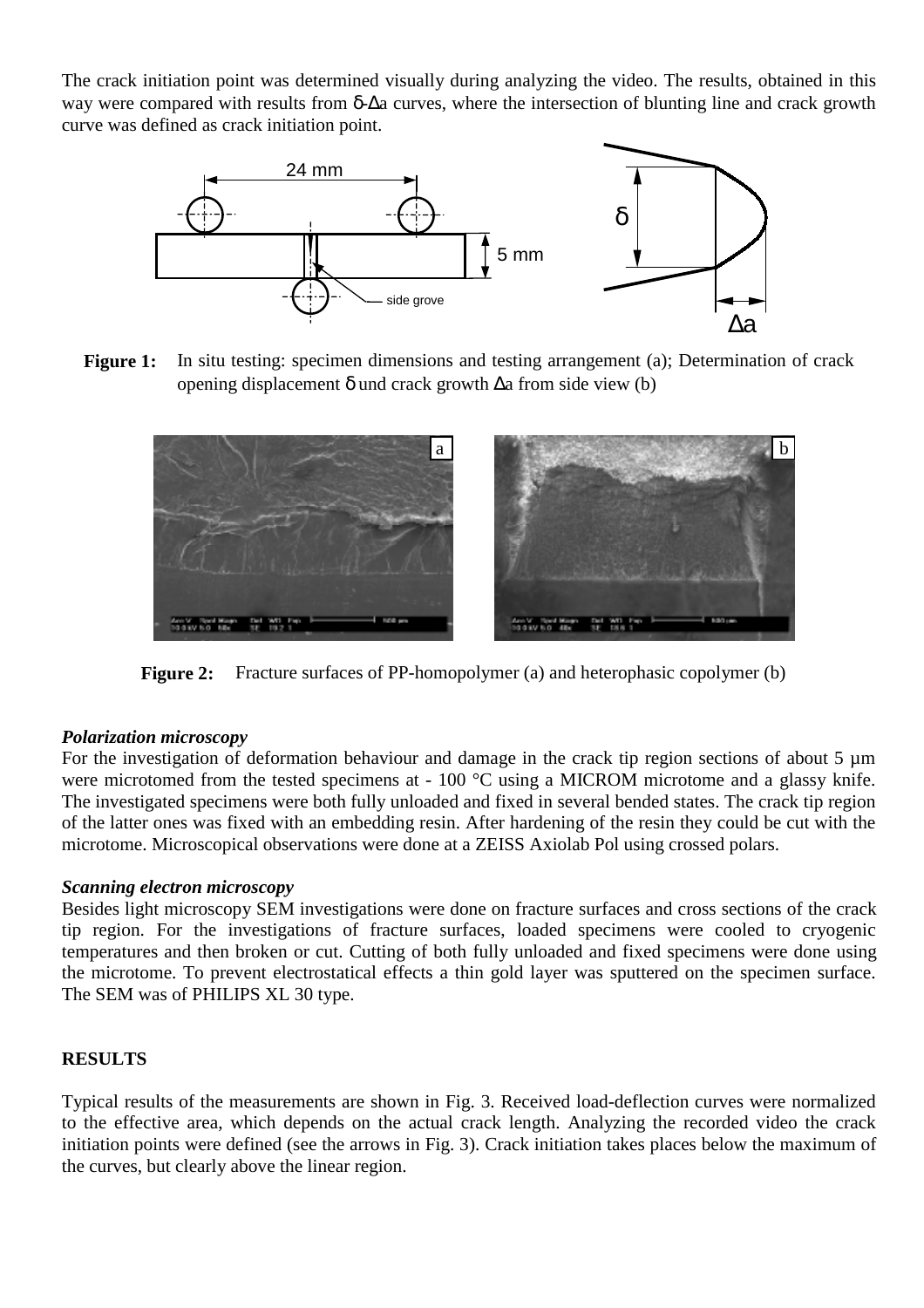

**Figure 3:** Normalized load vs. deflection for several PP-copolymers and the PP-homopolymer. Arrows indicate visually defined crack initiation point. Scale bar length: 1 mm.

From the in situ determined CTOD values and crack lengths δ-∆a curves were determined, which are plotted exemplarly in Figure 4. Blunting and stable crack growth were seen. The slopes of the blunting lines are only slightly influenced by the morphology. The slopes of the crack growth curves depend on the interparticle distance. The homopolymer breaks unstable at a crack length of about 0.6 mm whereas the modified materials do not break at the testing conditions chosen.

Note, that all results received from respective one specimen, so it is a single specimen method. One advantage to the partial unloading method is that the relaxation and blunting effects which are problematic for the evaluation of R-curves and the corresponding fracture mechanics values in partial unloading tests are considered. Furthermore the crack lengths are measured, not calculated.



**Figure 4:** δ - ∆a curves determined from the in situ measurements for several heterophasic copolymers and the homopolymer.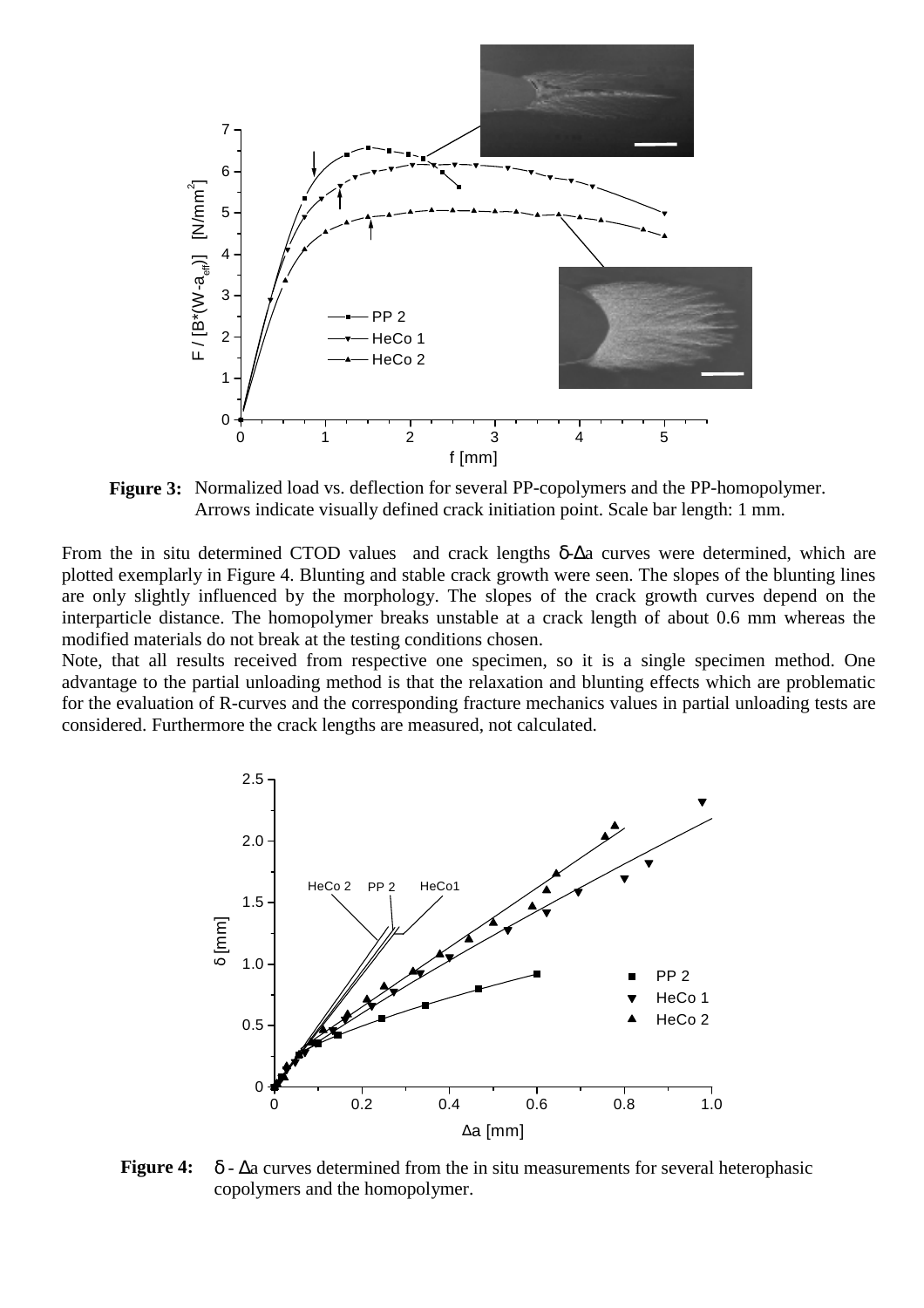CTOD at the in situ determined crack initiation point depends on morphological and structural parameters (Figure 5). For the heterophasic copolymers there is a critical value at a interparticle distance of about 2 µm. Undergoing this value leads to a strong increase of  $\delta_i$ -values.

In dependence on EPR- and ethylene content the crack initiation values increase. Critical values are not able to determine due to the less number of investigated materials.



**Figure 5:** CTOD at the in situ determined crack initiation point in dependence on morphological or structural parameters respectively.

Normally CTOD at crack initiation point is determined from δ-Δa curves as the intersection of blunting line and crack growth curve. Therefore the comparison of the CTOD values defined from δ-∆a curves with the visually defined ones (Figure 6) is of a special interest. This procedure serve to check the experiment. For most of the investigated materials there is a good agreement between them.



**Figure 6:** CTOD from δ- $\Delta$ a curve  $\delta_i^{\text{bl}}$  in dependence on visually defined CTOD at crack initiation point,  $\delta_i^{\text{opt}}$ .

Figure 7 demonstrates, that for polymers the elastic and viscoelastic deformation parts of general CTOD are very high. That means, that measurement of stretch zone dimensions on fracture surfaces can lead to an underestimation and blunting lines determined with this method are also underestimated. The quantity of the "error" in the first place depends on material and loading conditions.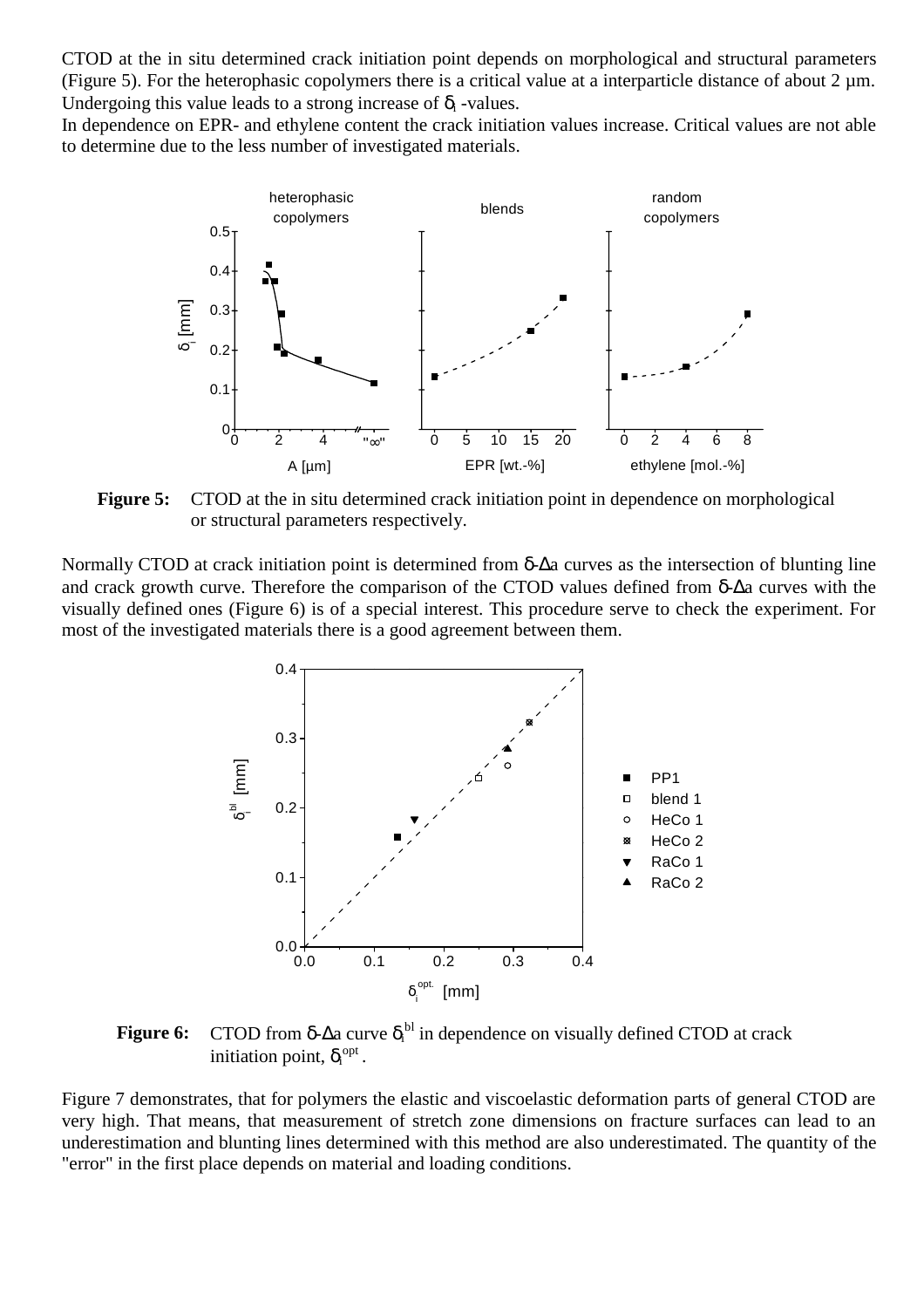

Figure 7: Ratio of the loaded and of the fully unloaded specimen for several PP-materials at a deflection of 5 mm.

The fracture process of the investigated PP- materials is demonstrated in Figure 8, which shows J-∆a curves and micrographs of thin sections of the crack tip region. In the first stage of blunting which corresponds to a seeming linear material behaviour in the load deflection diagrams first damage occurs in front of the crack



**Figure 8:** J-∆a curves of a PP-homopolymer and a heterophasic copolymer. Deformation states in the crack tip region: (1 a-d) homopolymer; (2 a,b) copolymer; scale bar length:  $200 \mu m$ .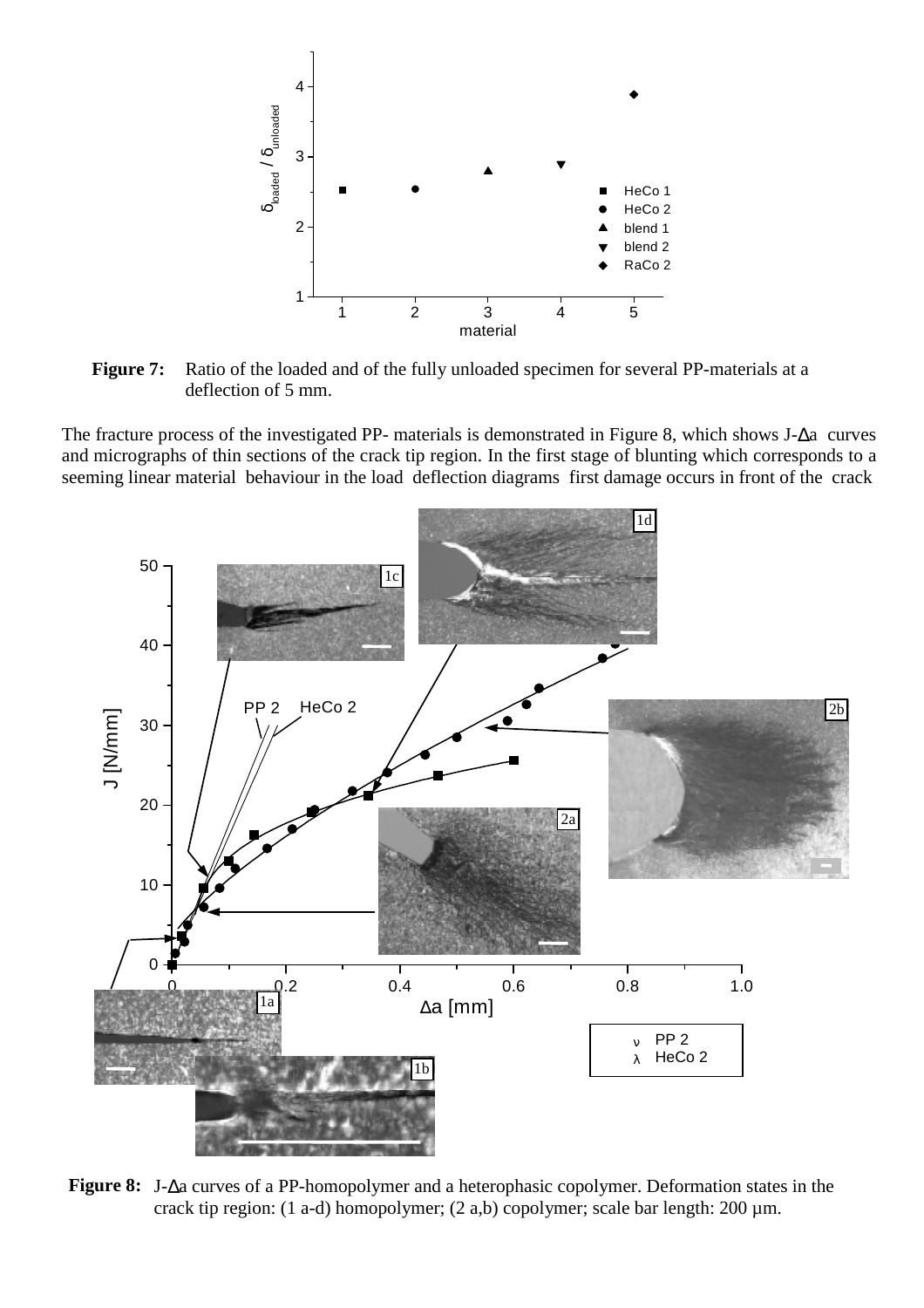tip. For the homopolymers (Figure 8/1a and b) and randomcopolymers deformations are of crazelike type. The whole blunting process (Figures 8/1c and 8/2a) takes place without translation of crack tip and includes beside the seeming linear material behaviour a not neglectable non-linear part (see Figure 3, position of the crack initiation points). The process is more a stretching in tension direction than a curving. Strong, large crazelike deformations are visible not only in the centre but also at the sharp edges between blunted tip and flanks of initial razor notch (Figure 8/1c). Shape of the large middle craze is controlled by the precrack flanks. The crack initiation is characterized by a more "gradual" than an abrupt transition from blunting to growing. The shape of the crack tip does not change clearly. The moving crack tip is not very sharp. Figures 8/1d and 8/2b show growing cracks in the different materials.

Craze or microcrack paths in front of the crack tip respectively are trans- and interspherulithic, which can be seen in Figure 9.

For the elastomer modified materials the shape of the damaged region in front of the crack tip is different compared to the homopolymers (Figures 8/2a and b). Its shape is circular like and in the SEM failure of the rubber/matrix interphase can be seen. So-called "croids" are forming.

SEM investigations of fracture surfaces show that no stretch zone can be proved at the end of initial crack for all investigated materials (see Figure 2).



**Figure 9:** Crazing in the damaged region in front of the crack tip (material PP 2) (a) optical micrograph of thin slide; (b) SEM image of cross section

# **CONCLUSIONS**

In situ testing using a stereomicroscope is a suitable method to get information about deformation behaviour in front of the crack tip. It can be used as a single specimen method because the crack front of the side groved specimens is nearly linear, not round shaped.

Crack opening displacement at the visually defined crack initiation point was in good agreement with the CTOD determined from intersection of blunting line and fitted δ-∆a curve. The obtained crack initiation values depend on the ethylene content and on the elastomer content for the random copolymers and the blends or heterophasic copolymers respectively. For all materials crack initiation takes place without a clear change of tip shape. No stretch zone could be proved on fracture surfaces.

In homopolymers and random copolymers there is a crazed region in front of the crack tip in the elastomer modified materials, i. e. blends and heterophasic copolymers, however "croiding" was found.